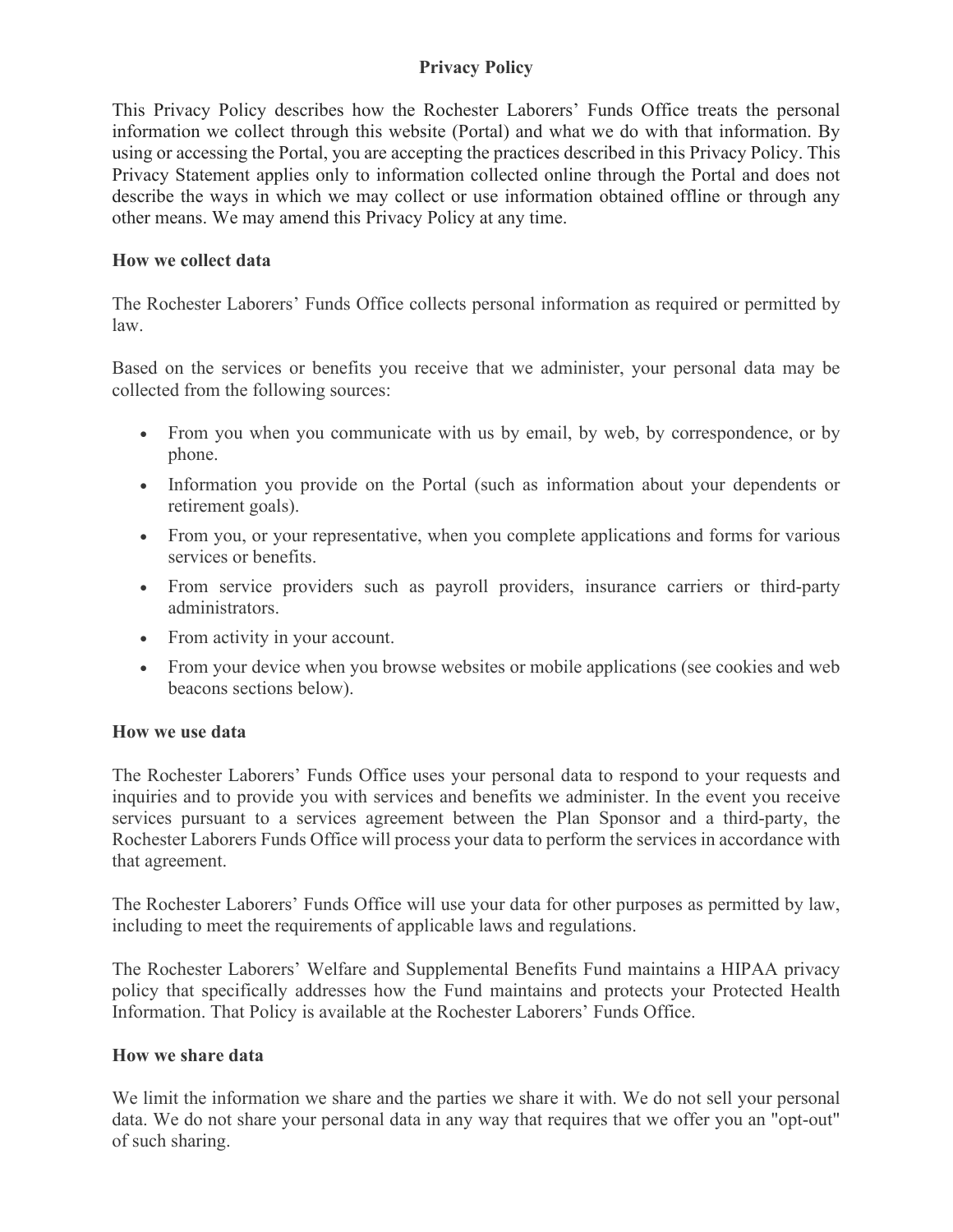Personal data may be shared as necessary to effect, administer, or enforce a transaction you request or authorize, with your consent, at your direction, or as allowed by applicable law.

For example:

- Retirement & Health plans If you are enrolled in a retirement or health plan offered by the plan sponsor, your personal data may be shared with the plan sponsor's third-party administrators, advisors, and service providers as authorized or directed by the plan sponsor.
- Health Information Your health information will not be shared except as permitted or required by law. The Rochester Laborers' Welfare and Supplemental Benefits Fund maintains a HIPAA privacy policy that specifically addresses how the Fund maintains and protects your Protected Health Information. That Policy is available at the Rochester Laborers' Funds Office.

Other disclosures of your data may include:

- To protect against or prevent actual or potential fraud, unauthorized transactions, claims or other liability.
- To persons acting in a fiduciary or representative capacity on your behalf.
- To provide information to persons assessing our compliance with industry standards, and our attorneys, accountants and auditors.
- To comply with federal, state, or local laws, rules, and other applicable legal requirements.
- To comply with a properly authorized civil, criminal or regulatory investigation or subpoena or summons by federal, state or local authorities, or to respond to judicial process or government regulatory authorities having jurisdiction over the financial institution for examination, compliance or other purposes as authorized by law.
- To report claims experience or for an audit.
- For purposes otherwise permitted or required by law.

After your relationship with us ends, the terms of this policy shall continue to be applicable to your data as long as we retain your data.

### **Security**

We use physical, administrative and technical safeguards designed to protect the confidentiality, integrity and availability of your personal information. Any third-party service providers with whom we share your personal information agree to maintain the confidentiality and security of the personal data and use it solely to provide their services to us or you.

### **Portal use**

When you access the Portal, we or our third-party suppliers use a variety of technologies, such as cookies that automatically collect data (such as: without limitation, your device type, browser type, internet protocol address, operating system used, number of visits, average time spent on the site and pages viewed). This data is used to operate the Portal more efficiently, maintain the security of your online session, and improve our Portal's design and navigation. We use this information internally to provide you with a better user experience.